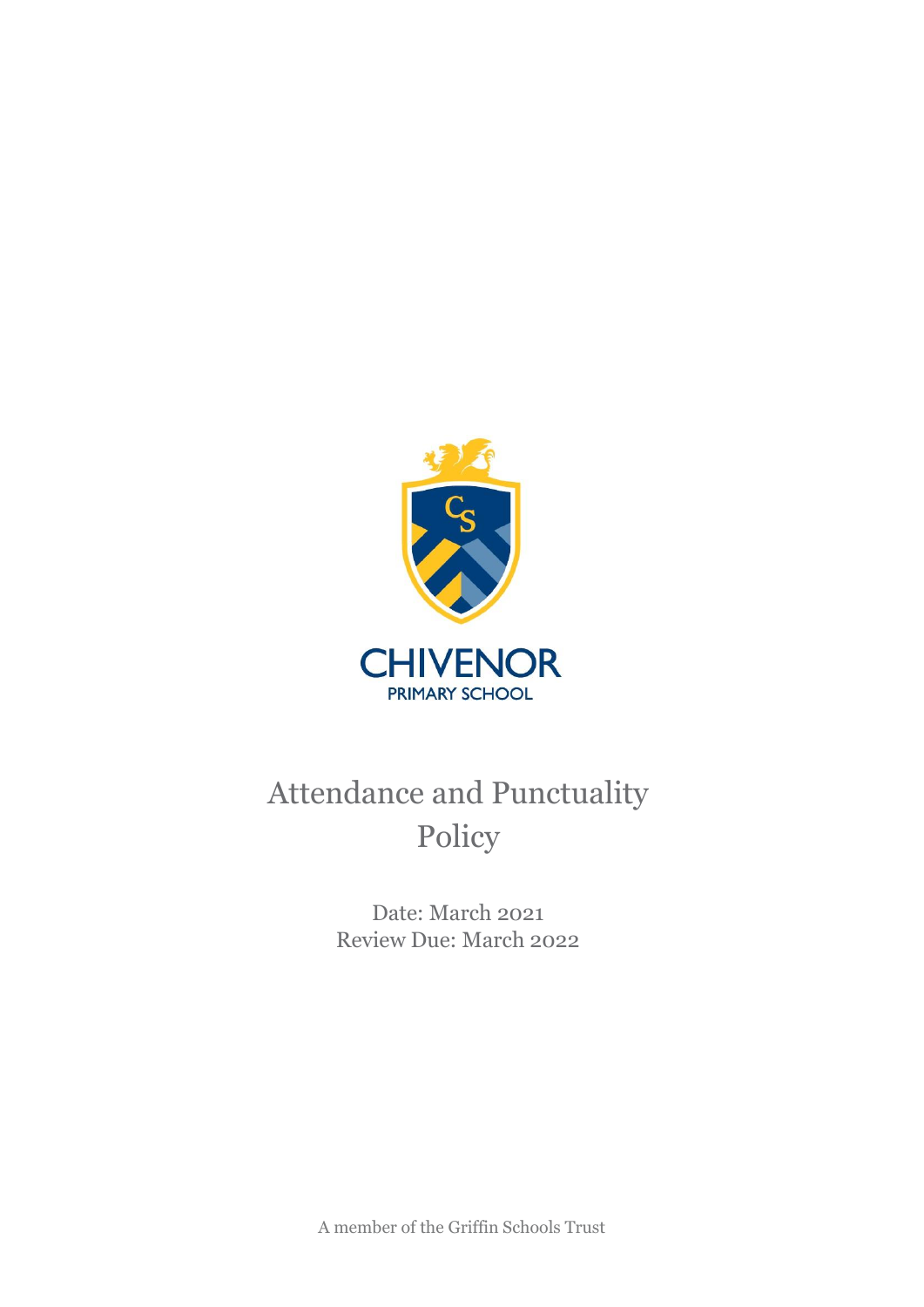

## Introduction:

At Chivenor we believe that punctuality and good attendance are essential for all pupils to ensure they can benefit fully from the Proud Traditions, Wide Horizons and High Achievement that Griffin Schools offer. We aim to ensure that all pupils achieve maximum possible attendance and that any barriers to this are identified and acted upon as soon as possible. The school aims at 100% attendance for pupils and promotes good punctuality now and for the future.

Parents and carers should be aware that if they fail to ensure that their children attend school regularly and punctually they may be prosecuted under section 444 Education Act 1996 by the Local Authority.

Regular and punctual attendance provides the means for children to take advantage of all educational opportunities. It ensures continuity, promotes responsibility and a purpose which can be carried into adult life. A pupil who is late or absent misses the introduction to a lesson or a new concept, causes disruption to others and is likely to have missed the instructions to the lesson, thus putting themselves at a disadvantage.

It is very important therefore that parents and carers make sure that their child attends regularly and this Policy sets out how together we will achieve this.

### Safeguarding:

A child may be at risk of harm if they do not attend school regularly. Safeguarding the interests of each child is everyone's responsibility and within the context of this school, we will adhere to 'Working together to Safeguard Children' (March 2013): Protecting children from maltreatment. Preventing impairment of children's health or development. Ensuring that children are growing up in circumstances consistent with the provision of safe and effective care. Taking action to enable all children have the best life chances.

Failing to attend this school on a regular basis will be considered as a safeguarding matter.

The Law relating to safeguarding Section 175 of the Education Act 2002 places a duty on local authorities and governing bodies to have regard to guidance issued by the Secretary of State with regard to safeguarding and promoting the welfare of children and students under the age of 18.

#### Promoting Regular Attendance:

Helping to create a pattern of regular attendance is everybody's responsibility - parents, pupils and all members of school staff. To help us all to focus on this we will:

- Provide details on attendance in our regular Newsletter, website and Our School App
- Celebrate good attendance by displaying individual and class achievements;
- Reward good or improving attendance through class competitions, certificates and outings/events.
- Track pupils who have an attendance below 95%
- Contact parents/carers as soon as concerns arise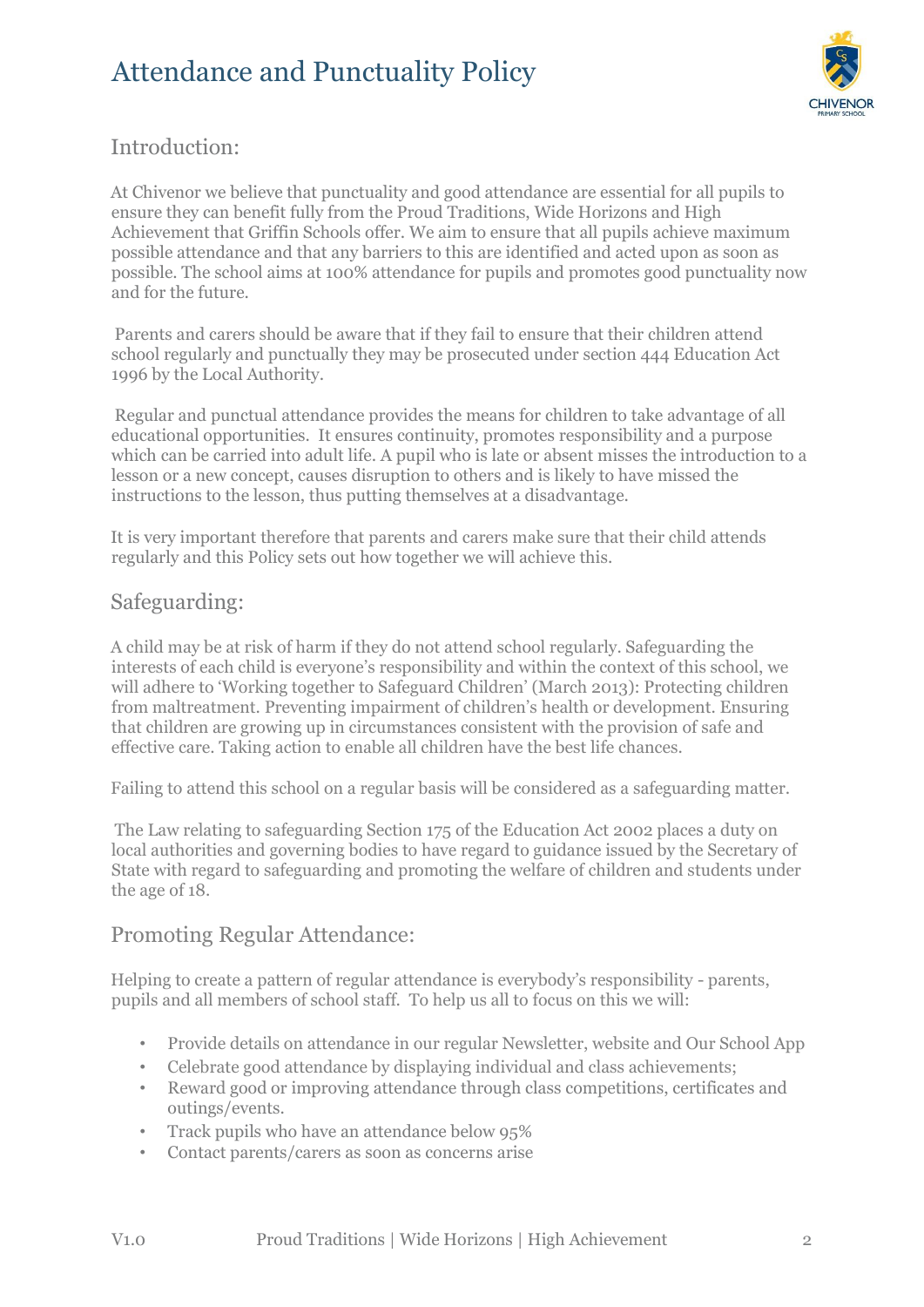

# Roles and Responsibilities

#### Parents, Guardians and Pupils

Parents/carers of children of compulsory school age are legally required to ensure that they receive fulltime education. Parents/carers are also responsible for informing the school of any absence as soon as possible; the school expects to be contacted on each day of the absence. This can be done by telephoning the school, by personal contact, email or by written note. The reason for absence and when the child is expected to return to school should be stated. Pupils are expected to arrive at school punctually. Parents are expected to notify the school of changes to contact details and if there is a change in home circumstances that might affect the behaviour and learning of their child.

Persistent lateness can be seen as absence and is managed in the same way as poor attendance by the school. Parents should ensure that their child arrives at school before the morning bell, prepared to begin the school day. Pupils should be in the playground no later than 5 minutes before the start of the school day at 8.45am. The main school playground doors are open from 8.30am to so they enter the school calmly ready for their day ahead. School starts 8.45am and the doors are closed at this time. Entry then is made via the main reception to school and lateness recorded. (Start times may differ during Covid-19 organisation. Registers will close 15 minutes after final staggered year group has begun).

### School Attendance Lead

The designated senior member of staff responsible for attendance is supported by the school's attendance Lead. Attendance is regularly monitored so that pupils at risk of persistent absence can be identified. Investigations are made to understand the nature of problems, identifying how the school can support parents/carers in meeting their legal responsibility. A range of actions may be taken according to the percentage of absence and reasons provided by parents/carers: these may include referral to Early Help or Children's Services.

#### Leave of Absence

The school can approve absence. The school does not have to accept the parent/carers offered explanation as a valid cause for absence. There are certain circumstances outlined in the DfE guidelines that the school categorises as authorised absence. The guidelines are based on the needs of the community and the kinds of reasons parent/carers may wish their children to take leave of absence. The school follows the guidelines for authorising absence as listed below:

- Illness, emergency medical, dental and hospital appointments. It is expected that routine check-ups, including hospital review appointments should, as far as possible, be made during holiday periods or after school hours.
- Family bereavements
- Attending a religious observance

• Off-site activities (These fall into two categories; educational visits or individual activities e.g. an examination) • Exclusion (Excluded pupils are treated as authorised absence. They will remain on the school's register unless permanently excluded when the situation has to be reviewed)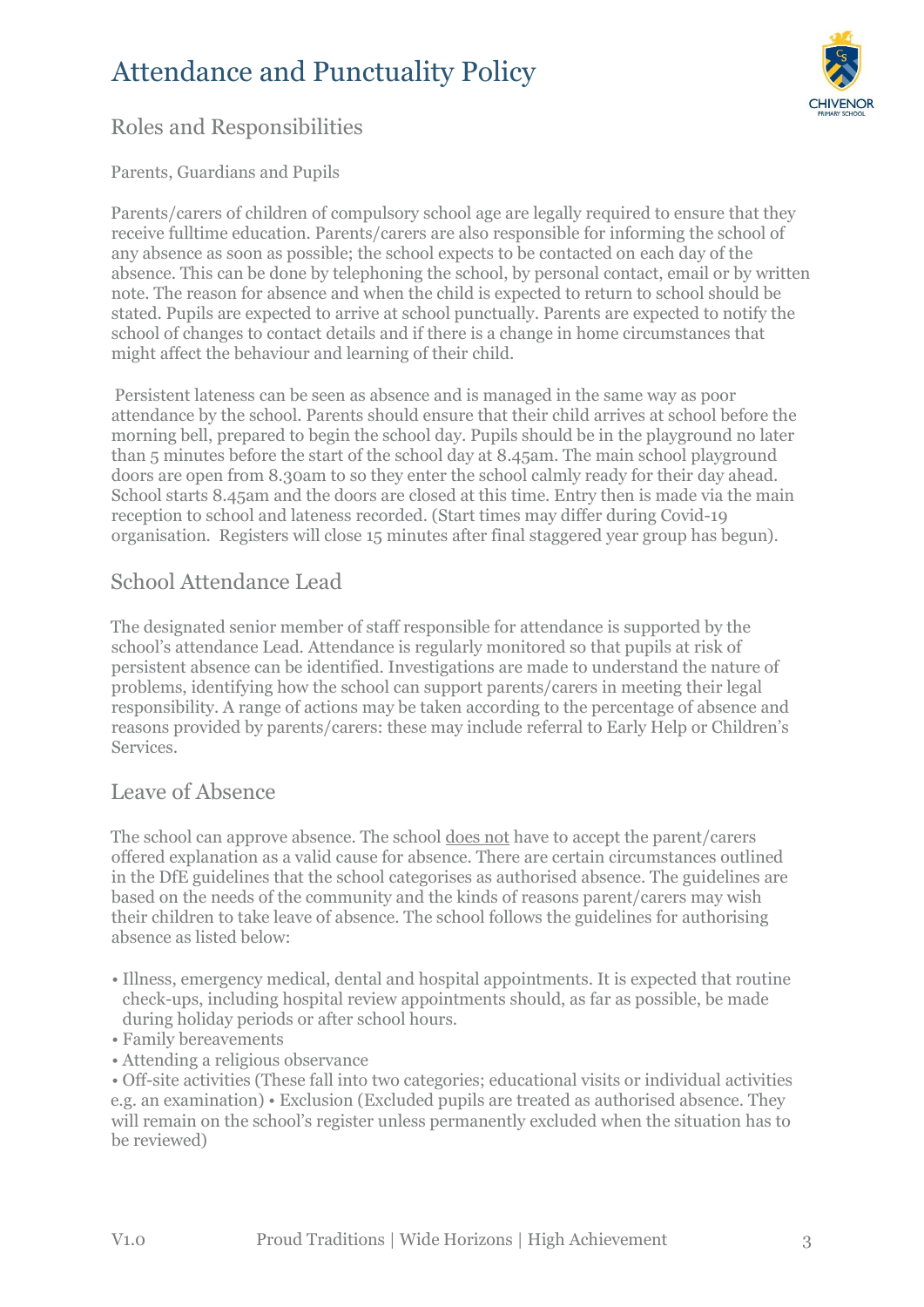

NB. Chivenor does not authorise a leave of absence for extended periods during term times e.g. extended holidays or visiting family abroad.

Whilst any child may be off school because they are ill, sometimes they can be reluctant to attend school. Any problems with regular attendance are best dealt with between the school, the parents/carers and the child.

Any student in Chivenor Primary identified as having attendance below 90% will have all further absence unauthorised recorded on the schools register.

### Medical Evidence

If a child's attendance becomes a concern, the parents/carers will be sent a letter. No further absence will be authorised without supporting medical evidence. If a child's attendance continues to be a cause for concern, the parents/carers will be invited to attend an attendance clinic to discuss any issues with the Schools Attendance Lead and/or member of the school's Senior Leadership Team

## Persistent Absenteeism (PA):

.

A pupil becomes a 'persistent absentee' when they miss 10% or more schooling across the school year for whatever reason. (90% or less). Absence at this level does considerable damage to a child's educational prospects and the school requires parents' full support and cooperation to address this. We monitor all absence thoroughly. PA pupils are tracked and monitored carefully through our pastoral system and we also combine this with academic mentoring where absence affects attainment. Work missed during absence may be sent home to be completed.

### Absence Procedures:

If a child is absent, the procedure is:

- Contact the school as soon as possible on the first day of absence or; or
- Enter the school and report to reception, who will then arrange for an appropriate member of staff to discuss the absence

If a child is absent the school will:

- Telephone or text the named contact on the first day of absence if absence has not been reported
- Invite parents and carers in to discuss the situation with the Attendance Lead and/or a member of the senior management team if absences persist; or
- Refer the matter to our Attendance Consultant and/or the Local Authority if attendance moves below 93%.

Telephone number: 0121 675 9833

There are times when the school needs to contact parents, including regarding absence. We need to have current contact numbers at all times. There is a duty to notify the school as soon as possible of any changes to contact details.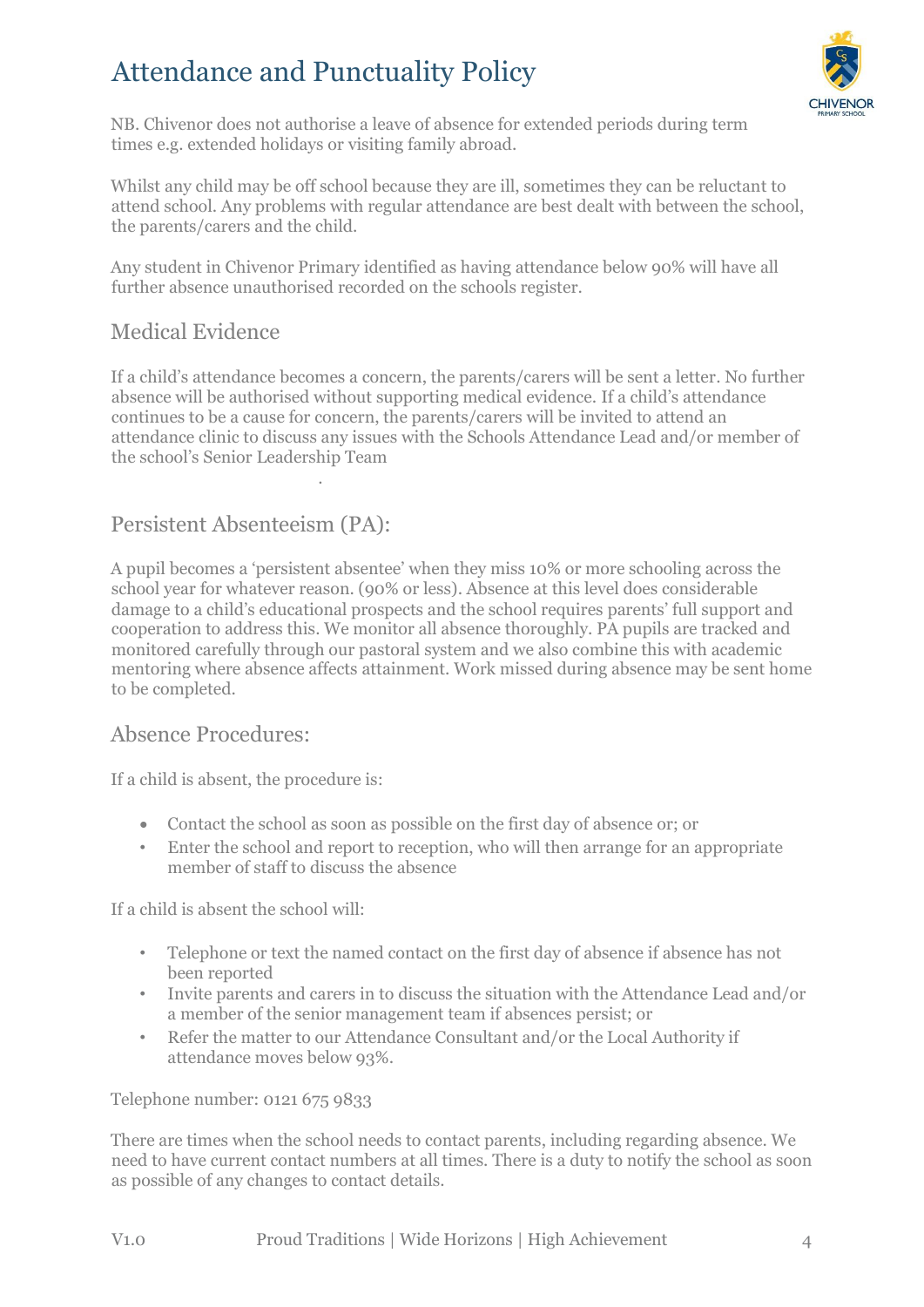

# Holidays in Term Time:

We operate the DfE zero tolerance approach to extended holidays and we notify parents/carers of this so that they can make an informed decision about removing children from school for this reason. We refer children with unauthorised extended holiday absence to the local authority who arranges for fixed penalty fines to be issued. The amount payable on issue of a Penalty Notice is £60 per parent, per child, if paid within 21 days, rising to £120 when paid within 28 days. Failure to pay the fine may result in the Local Authority prosecuting. An unauthorised absence referral will be made to the EIO (Education Investigation Officer for the Local Authority)

There is no automatic entitlement in law to time off in school time to go on holiday and the government made an amendment to the Education (Pupil Registration England) Regulations 2006 in September 2013 to reflect this.

Leave of absence shall not be granted unless –

(a) an application has been made in advance to the proprietor by a parent with whom the pupil normally resides: and

(b) the proprietor, or a person authorised by the proprietor in accordance with paragraph (1), considers that leave of absence should be granted due to the exceptional circumstances relating to that application.

#### **In light of the changes to the Pupil Registration Regulations, Chivenor Primary School will only grant leave where parents and carers prove exceptional circumstances.**

All applications must be made in writing to the Head Teacher at least 5 school days prior to the requested leave date. Where the decision is made not to authorise leave in term time, school will inform parent/carers in writing.

A general guide for parent's, is leave for any holiday, activity or event that could be arranged during the annual 13-week holiday time would not be authorised. On any occasion that school refuses a request for leave in term time, should parent/carers proceed with the leave it will be recorded as a (G) (family holiday not agreed or in excess of agreement), on schools register.

Failure to notify and/or request leave of absence in term time, providing at least 5-day notice will result in all absence being recorded as (O) (unauthorised absence not covered by any other description).

Penalty Notice Fines issued by the Local Authority

The Education Investigation Service at the Local Authority may issue a Penalty Notice Fine of up to £120 (per parent/per child) or instigate legal proceedings in the Magistrates Court in the following circumstances:

- Where an excluded child is identified in a public place in the first 6 days of an exclusion
- Where a Formal Warning Notice has previously been issued regarding unauthorised absence and further unauthorised absence is accrued
- Where there is recorded unauthorised term time leave of absence/holiday leave